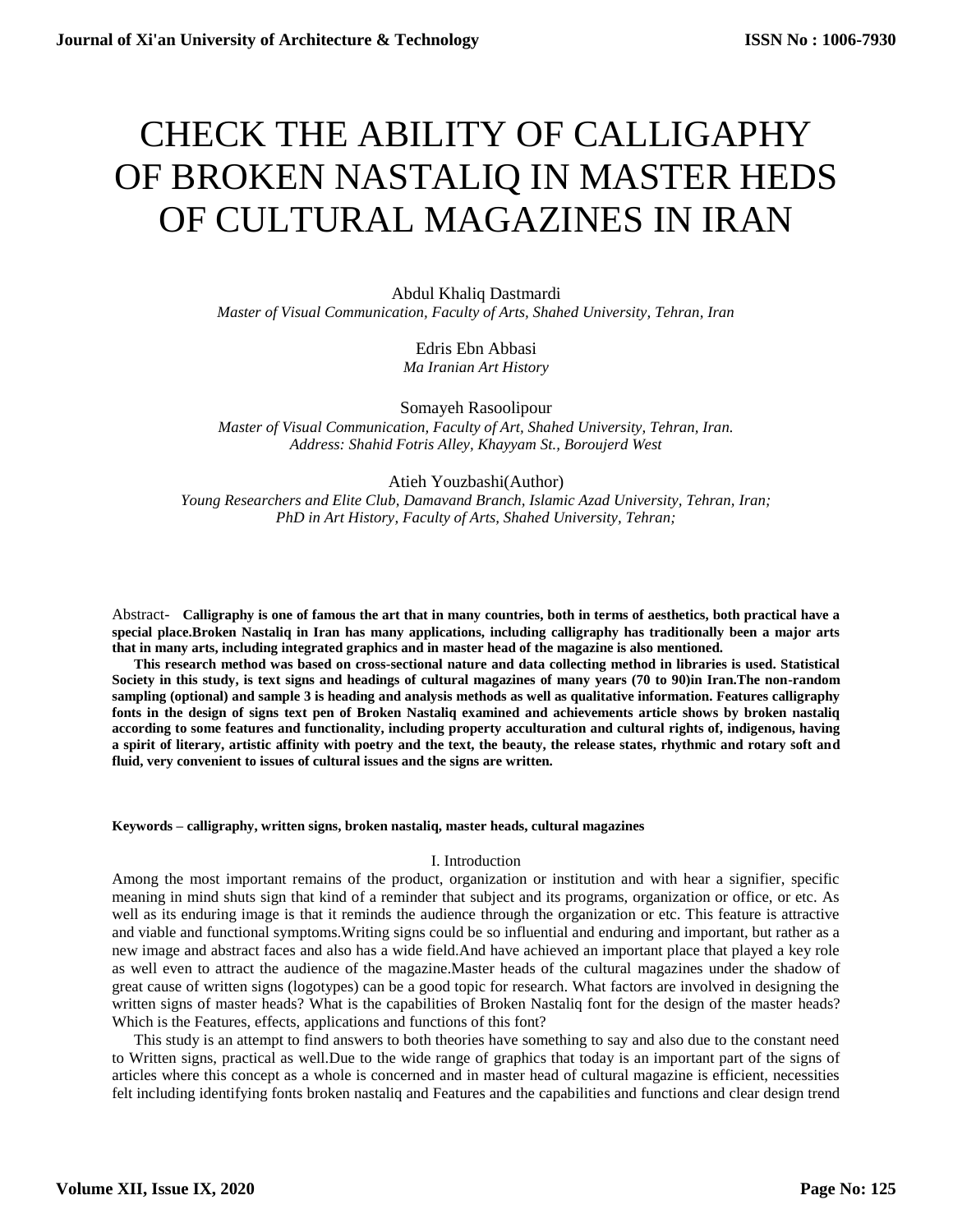on the pen design cues.Therefore, further work in this area led to the discovery capabilities of this pen and opening horizons and progress in this area, especially in the field of graphic in written signs. One of the questions that we face in this article is what broken nastaliq pen features in the master head of cultural magazines in Iran?

Today, in the field of graphic design or visual communication we need to deal with daily needs and quick visual understanding of the relevance. Sign in graphic design symbolizes the fact that in order to introduce a job, event, person or an identity is used and in this respect, an important role in showing the concepts better."Signs ", is name image, and image name that is simple, concise, effective and concise, subject to the visualization. The public, the word "ARM" instead of "signs" known. "Logos" is a French word. [1, 2]

Every sign of graphics, technical descriptions in the field of applied arts to scientific analysis and theoretical issues in the humanities can turn it into an interdisciplinary discussion. The new reading is always a range of cultural and artistic interpretations. So plan a triangular relationship between arts and its cultural aspects and interpretations of scientific knowledge to understand the aspects and layers it is self-evident.Similar functions and perceptions of visual semiotics of graphic signs we find that artists have been especially graphic designers are professional signs maker,Because it is tangible and concrete to succeed in his message to the audience and society lived practically focused to produce visual symptoms. [2]

Symptoms and signs of various forms of image been present in humans since its creation. Signs also known as logo and ARM. The word logo is derived from a Greek word meaning language as symbol, signs and the photo image is considered to represent and reflect an organization, a business, a product or even a specific object or event is.

From the perspective of semiotics division logos on the elements of language and image icons is performed.[3]

Written signs, signs that are just using the language of design elements, which are often abbreviated and often are designed with full name. If symptoms of one or two letters and numbers are used, it is called Mono gram. These symptoms may be written in the form of the logo design using the whole word and a title that refers to the logo type.

#### II. THEORETICAL FRAMEWORK

#### 2.1 *Journals frontispiece*

"Our life is dominated by communicating with the surrounding environment, a community association in raising the level of education and knowledge is essential. We prefer that the distances of time and space, in addition to the use of spoken language and other media, in all its dimensions through the use of supplies, reduce and communicate. To create a wide exchanging ideas, "graphics" plays a decisive role. "[4]

The frontispiece of Iran's first newspapers was in Nastaliq, common font of that time. This font have used in various applications, such signs from public and private institutions and shops, correspondence, writing books and journals, textiles writing and etc.The frontispiece position at the top of the first page in the middle and symmetrical relative to other visual elements of the page. The first newspapers in the visual layout is in Qajar period manuscripts beginning of the Qajar period in which the box and seen many inscriptions and in deciding on the location of visual elements, the symmetry of the original.Gradually in newspapers more attention to appearance of frontispiece and often decorated it with plant motifs or initiatives visual like symmetrical repetition of frontispiece or writing the manuscript or Solsfonts are used instead nastaliq. Frontispiece floral or plant decorative motifs used in the corners of the pages, influenced by European plant motifs and this influence is clearly felt. Cherubs and symptoms variety of different printed decorative papers can be seen in the Qajar period that all imported from abroad.From the late in Safavid period works of Western culture tends to be seen in Iranthat in the Qajar era with the ability to communicate with European countries, this influence had increaseand in various aspects of their lives shows.Printing industry Except for some benefits for literature and knowledge is spread,Unfortunately, helped to influenced of Western culture and other designs, many of the foreign words in Persian language has found its way.[5]

Today, designing the name is one of the first graphics work of a Journal in establishment;this means that design of the epigraphs or frontispiece that identification magazine and in fact it is a sign or logo can alone reagent the Journal. Frontispiece issues is a sign posted saying that the logo type is and sometimes referred to briefly Journal logo.The main application of Frontispiece, on magazine covers, but in cases such as letterhead design magazine, special bonds draft articles, stamped journal, list and common leaf and also comes in. Direct communication with Frontispiece design and designer in the design of Frontispiece calligraphy have a look at the traditional fonts and using creativity and innovation, Frontispiece is appropriate.All the features mentioned to sign in the Frontispiece is true and indeed journal Frontispiece, is a writing sign which preferably should easy to read.In the design of Frontispiece above all must be attention to the visual characteristics of journal and Frontispiece should be appropriate to the type of magazine. Naturally, the visual characteristics of sports magazine is different with the visual especially women magazine and figure of children magazine is different with adolescents or adults magazine. "Journals as a means of communication and transport information and future role in the current era.Given that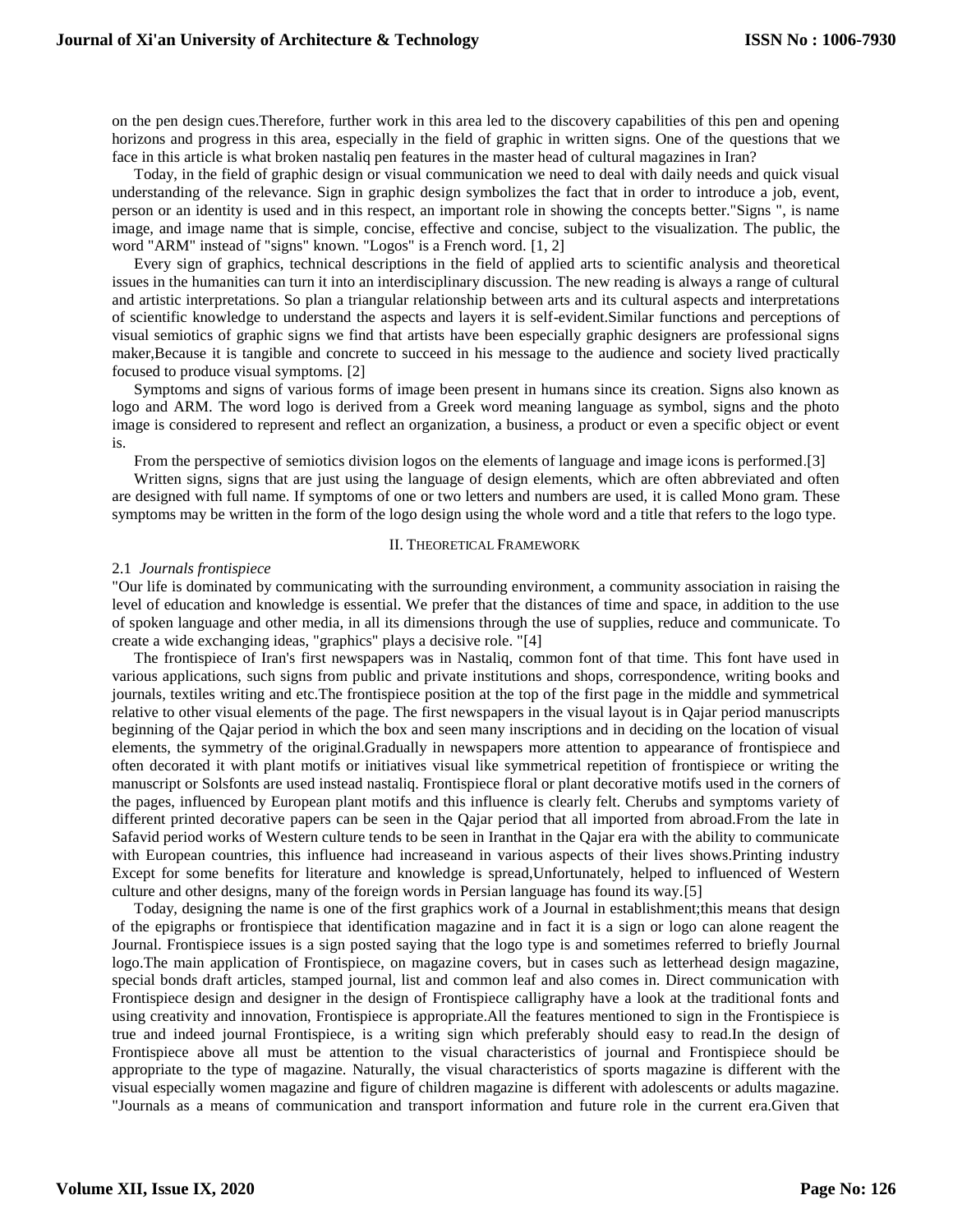supplies a wide range of publications (books, newspapers and magazines). Hence, the study is considered the only top magazines. Frontispiece bulk supplies have been watching the press kiosks only distinguishing factor of journals and magazines have a major role in the introduction and recognition. [4]

In the design of miniature designer look somewhat traditional lines such as Naskh, Sols, nastaliq etc.Unless the subject matter or technical journal is very modern and the mood of the old lines is not compatible with this type. For publications on "cinema" or "Video" or "PC" not advisable that designed Frontispiece is very close to traditional fonts.Traditional lines each have their own character and visual impact. Frontispiece paper by the issues of religious manuscript fonts, Sols or Koofi closer and feel of the magazine easier to convey. But Frontispiece of this journal if nastaliq written or design, it reflects the history of subjective religious, and more literature and Iranian culture is transmitted to the audience.In the frontispiece design contemporary issues, sometimes merely calligraphy is used in these cases, that visual volumes should have the freshness and dynamism necessaryup to a total vision appropriate to the contemporary look of this century. It should also an experienced and skilled calligrapher calligraphy that, it is worth repeating in the different numbers and multiply in large numbers to have.If the frontispiece is for the design, should benefit from the creativity and innovation is performing and visual language. In font design, proportion and size of the letters must be followed and the main one is necessary.All fonts' diverse Latin letters and books of varied designs can be seen in their letters,is result of that three or four main font designers with respect to its size and should be achieved, otherwise not only design beautiful letters.The same thing is true in Persian font drawing with letters and observed ratios of the Naskh font, which is the mother of modern application, it should be noted.[6]

In designing the frontispiece of contemporary suitability of forms and spaces of positive and negative is very important and arguably handily should be provided and the way the other components are interrelated and complementary, and the whole set of coordinated so that any change in the collection scheme frontispiece to outshine. Thick and thin, circulation and sharp angles should be designed based on the order in an appropriate and measured. Iranian standards governing the traditional lines - Islamic good guide for the unity, harmony and unity be achieved in the frontispiece scheme.Frontispiece must be legible to the audience publication, and if you read it simply is not possible, in use of that applied problems arise. Of course there may be some frontispiece that are hard to read at first glance, looks a little later and took several careful not readability problem, but the principle is the same at first glance, to be considered in compliance legibility.Frontispiece must establish a mutual understanding of communication with the audience.Mutual understanding between art and its audience of course in all the arts are essential and frontispiece publication audience agrees that the press would be eye-catching and subconsciously affect the kind of understanding and interest in the frontispiece sense. Sometimes the design of frontispiece addition to the font design, the shapes of circles, squares, triangles or other auxiliary form an integral part of the title is that we use. The purpose of this form may help creativity, balance and harmony, or some kind of visual features is the frontispiece.[6]

## 2.2 *Broken Nastaliq font master heads and writing signs of cultural magazines*

Utilization of this font of fusion of suspension font and nastaliq has many capabilities for stenographic has provided one of the most important features of the scribe a font directly to a lineage curved upward due to the curvature of words and combinations of a coordinated rhythmic buildup . Connect many letters and words to each other, the commutation rules nastaliq, creating circles of twisted and delicacy and combinations exquisite, weight and rhythm create the movements of dance and the psychological and speed in writing, gentleness and flexibility hints that the aspects aesthetics of this font added.Seeing the logo type has been worked with broken nastaliq we have sense of freedom, emancipation, flexibility and joy. Many graphic designers in the field of logos, posters, letters and other fields of graphic design work, from far away and has repeatedly taken advantage of nastaliq broken.Broken nastaliq such as nastaliq when entering Iran arts, including the fields of graphic arts, architecture, cinema and etc. Sense of that with the mood of Arabic fonts is very different. As well as two or more of their beauty and initiatives are considered folk art, traditional fonts although their roots are undeniable. Broken nastaliq inspire a sense of freedom, liberation, movement, love, joy, kindness, distress, elegance, harmony and youngness to the audience.Many of the logos that are the subject of cultural, indigenous, poetry and literature, and so they are working with broken nastaliq. For example, for the festival theme or classic poetry or Hafez reminders broken nastaliq fontis appropriate from all other fonts.[7]

## 2.3 *Master heads selection criteria*

Due to the topic 3 number of subjects of cultural magazine was chosen for the analysis.These works are on the basis of a set of standards and criteria were analyzed thatits calligraphy capabilities and features, functions and effectsseen and expressed.In analyzing these three effects, criteria considered were included in the general description, interpretation, implicit and explicit, and judgment in these cases have been investigated: the box, the atmosphere of work, the pen name used and described and analysis features, visuals, visual qualities, the structure of the entire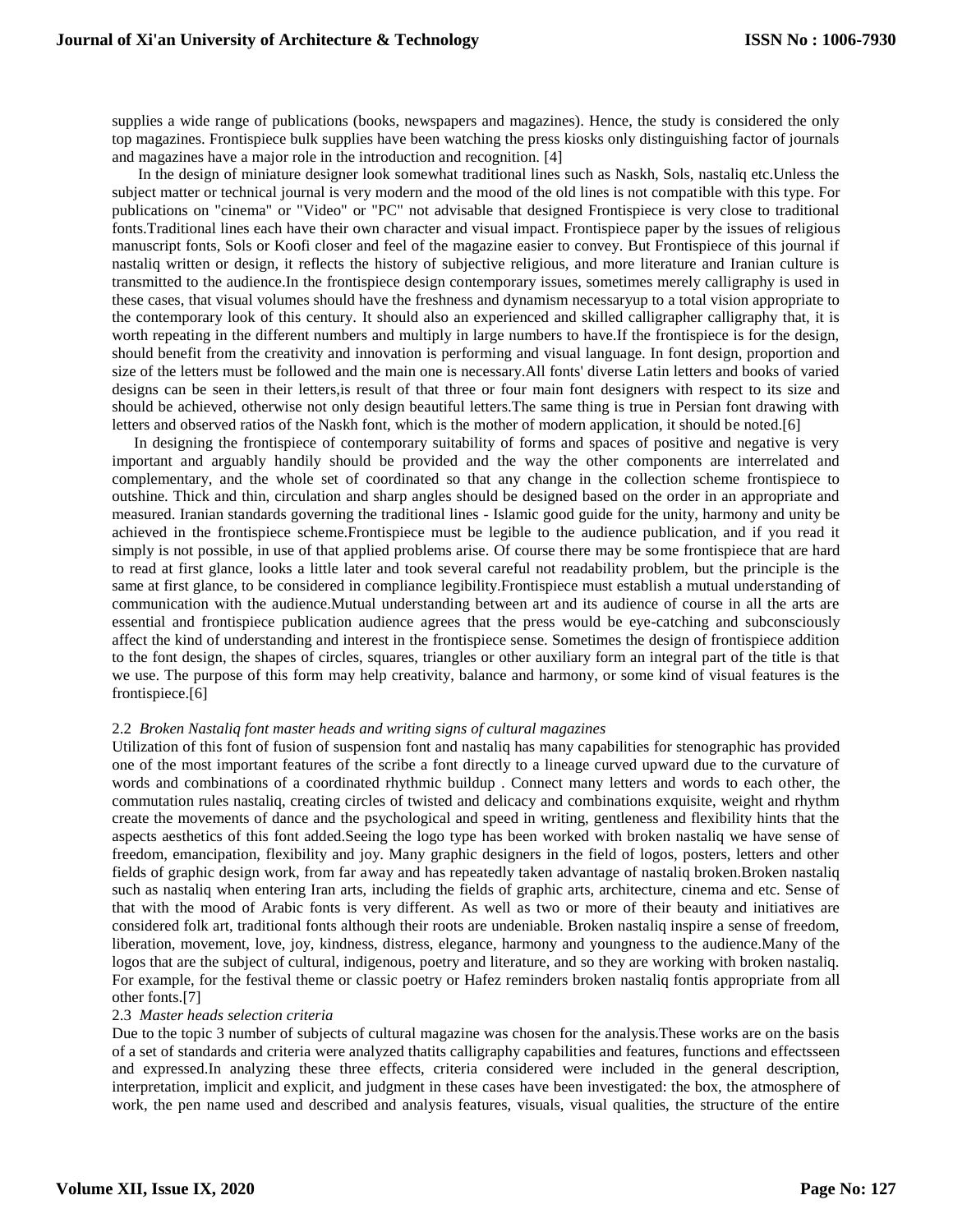composition, positive and negative spaces, linking form and content, the aesthetics, the meaning, the kind of mood, message effectiveness, morale and audience characteristics, readability and beauty, having innovation and the type and size of the font used on the end line and was given more maneuvering that reason, some obvious features And hidden expressed. (Table 1)

2.4 *Neshan magazine*

"Neshan" is a written signs for the "Neshan" magazine which is the subject of art and graphic design stage. This sign was designed by Saed Meshki and deals to art objects, especially graphic design, both inside and outside and according to their Slogan (Saed Mshki and others) is one of the goals of the relationship between internal graphic designers with the old continent and the world. (Figure 1)

This sign is designed in the box and the square format and in design of it broken nastaliq pen is used. Written is in bold top half of the square is green. Dots close together and present themselves uniformly in green with black color. It is true that traditional broken nastaliq pen has been used, but it attempts to modernize the design of this sign has been seen. Among the first visual element, surface element itself, as it has from the beginning and the end of the letter »ن »in the form of continuous and linear curve is plotted and these two connected and the square box shape is obtained.It seems that after surface element two elements line and point alignment and the same, present themselves both in connection with a frame and is formed as a supplement square, and the epigraphs that more and more beautiful.Among the qualities of the visual color is highly effective and the box is formed has helped the green here to serve intents and purposes symbolic of used and examples of art, light, freedom, and today it makes the point.And if we add the quality of motion in this logo type (that is one of functionality and properties of broken nastaliq pen is this case) remarkable unity we see that the proportion of components in relation to the peak.In this master head face with both positive and negative space. The first is between black and white letters "نشا" can be seen, and the second between green and black in letter "i" "imulled that have performed well in the service of structure.

Journal Content is about art.The use of broken nastaliq pen both in term of cultural, art and native nature,Carry the message and issue of the magazine and it's to the audience has a key role. Designer using a traditional line, which could be due to the characteristics of freedom, liberation and curves and eye-catching high associated with culture and art, aesthetic effect is created.Except for the above characteristics and capabilities of broken nastaliq pen, it seems to be able to induce past and present signs and have appropriate integration.This sign also has the right beauty in terms of readability is also in good condition.This work that has the relevant name and attributed to logo that in the graphic is efficient,according to the Journal topic, choose font, the audience morale and taking into account what fashion designer intended it has been successful and again it is seen how a calligraphy pen can be used in combination for today's purposes that here by cutting letters, and other features and arrangements referred to have been carried out.



Figure 1. Master Head of Neshan magazine [8] (source [:http://www.khaneisar.ir/Content/media/image/2015/11/454\\_orig.png\)](http://www.khaneisar.ir/Content/media/image/2015/11/454_orig.png)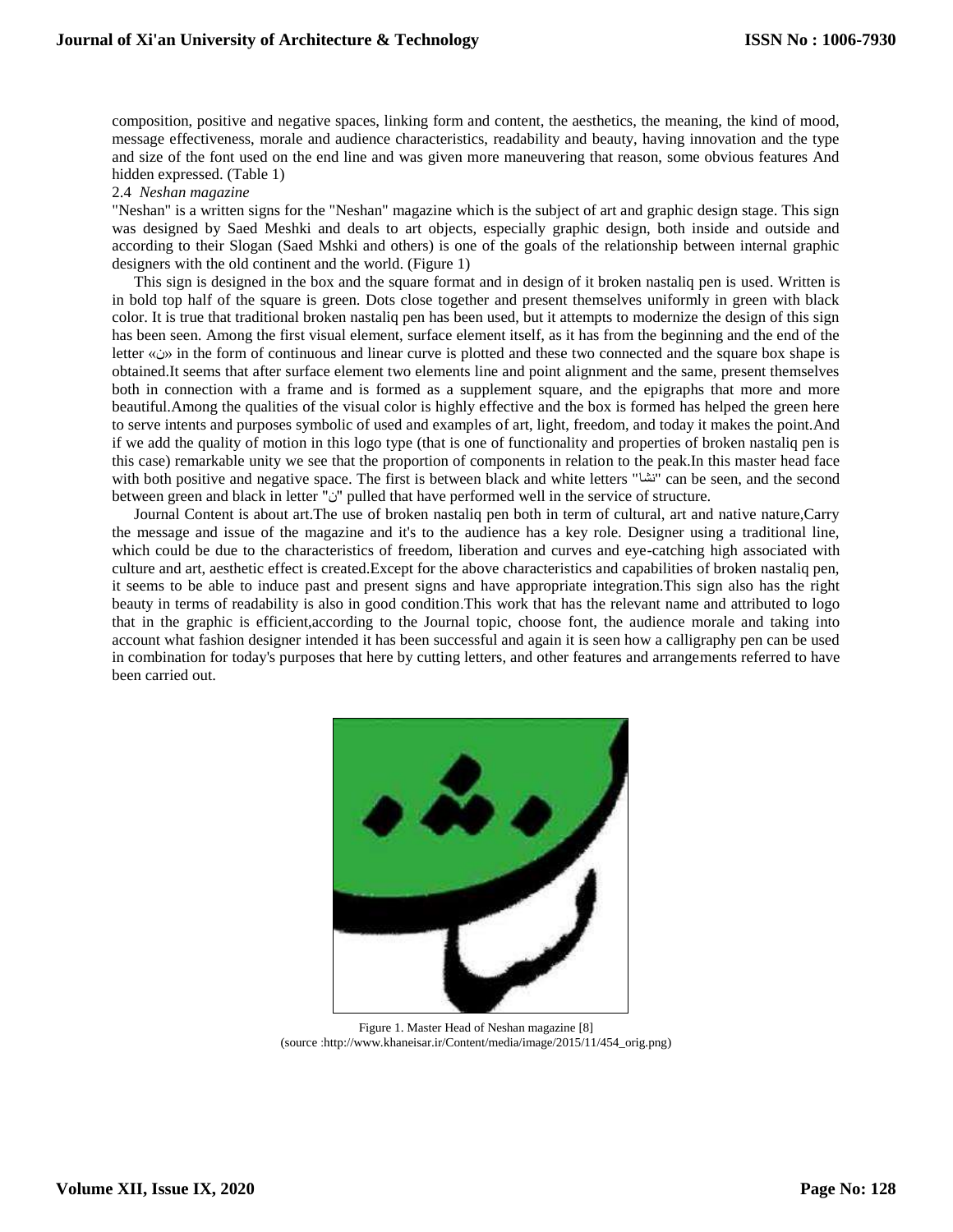#### 2.5 *Kelk magazine*

Master head of literary and cultural journal that design by master Momayez. This publication has exposed the literary and cultural topics. (Figure 2)

The sign in the appearance have a simple form, but when you look at it in terms of artistic and technical actual values is revealed. Written is in two colors.Originally Written in blue is a calming color and is considered related literatureand instead pulled the "کاف "in a state second initiative is one of the elements of literary brush is used.This can refer to the pen or pencil or a pen that is relevant to the case. Line used in connection with the subject of literary art is beautiful broken by the nastaliq usually provides very well for this.

Symptoms for the course is not too complicated with less visual elements and qualities of these symptoms are not due to the failure of the case but "Say low and Say enough" is governing. The most important visual element line is reflected in the kelk.The visual qualities, movement and rhythm of the words start flowing curve and in the end it leads. This master head has a simple rhythm between the two categories of "کاف".Color element content is used in the service of the element symbolic image on its dual functionboth the "کاف "is the second and symbolic pen for writing that the vast blue sea of the world of art and literature inkjet.

Journal Content with a complete affinity is used in the design master head these issues with visual and aesthetic and psychological characteristics are more consistent nastaliq traditional lines.Journal of particular beauty in simplicity acceptable and expected performance reachedand this function is just a little simple point, which is also in the artistic skills and visual elements of the designer's choice.Plan strongly maintained its readability and arguably of any size and on any material and any materials is not problematic.

Based on the above and according to the magazine and font selection and successful relationship of form and content, according to the audience and due to the design criteria, scheme proved and noted it is also essential that the design of small changes in pen nastaliq broken line has the potential to take enough interest in literary culture and aesthetics and meant to be together and show.



Figure 2. kelk Journal master head [9] (Source[:https://upload.wikimedia.org/wikipedia/fa/thumb/0/06/Kelk\\_Logo.jpg/220px-Kelk\\_Logo.jpg\)](https://upload.wikimedia.org/wikipedia/fa/thumb/0/06/Kelk_Logo.jpg/220px-Kelk_Logo.jpg)

#### 2.6 *Ayesh Journal*

"Ayesh" titles of literature for children and young people that Mustafa has designed its peak. This publication is written and illustrated threads cultural, artistic, literary and fiction for children and adolescents.

This sign is rectangular in landscape mode, but the total is rectangular form templatesand writing as fine as the staff consists in that the journal is written children's literature.in the design used Broken Nastaliq that is suitable and fit for the theme of literary but this choice has been associated with changes.

Of visual elements can be pointed to the line and level. Line with a lot of energy on display in four modes herself flaunted: Black wrote, line draft, which only enhance the beauty of the sentence pronounced, the sign also has held, a round box which is also binary anddesigned for literary and artistic theme consonant with regard to the age group right corner to remove lines and curves and rotational states is includedand finally in the Journal and on Written contact that is inside the box.After the line this level that serves your staff and thereby take place.Therefore, the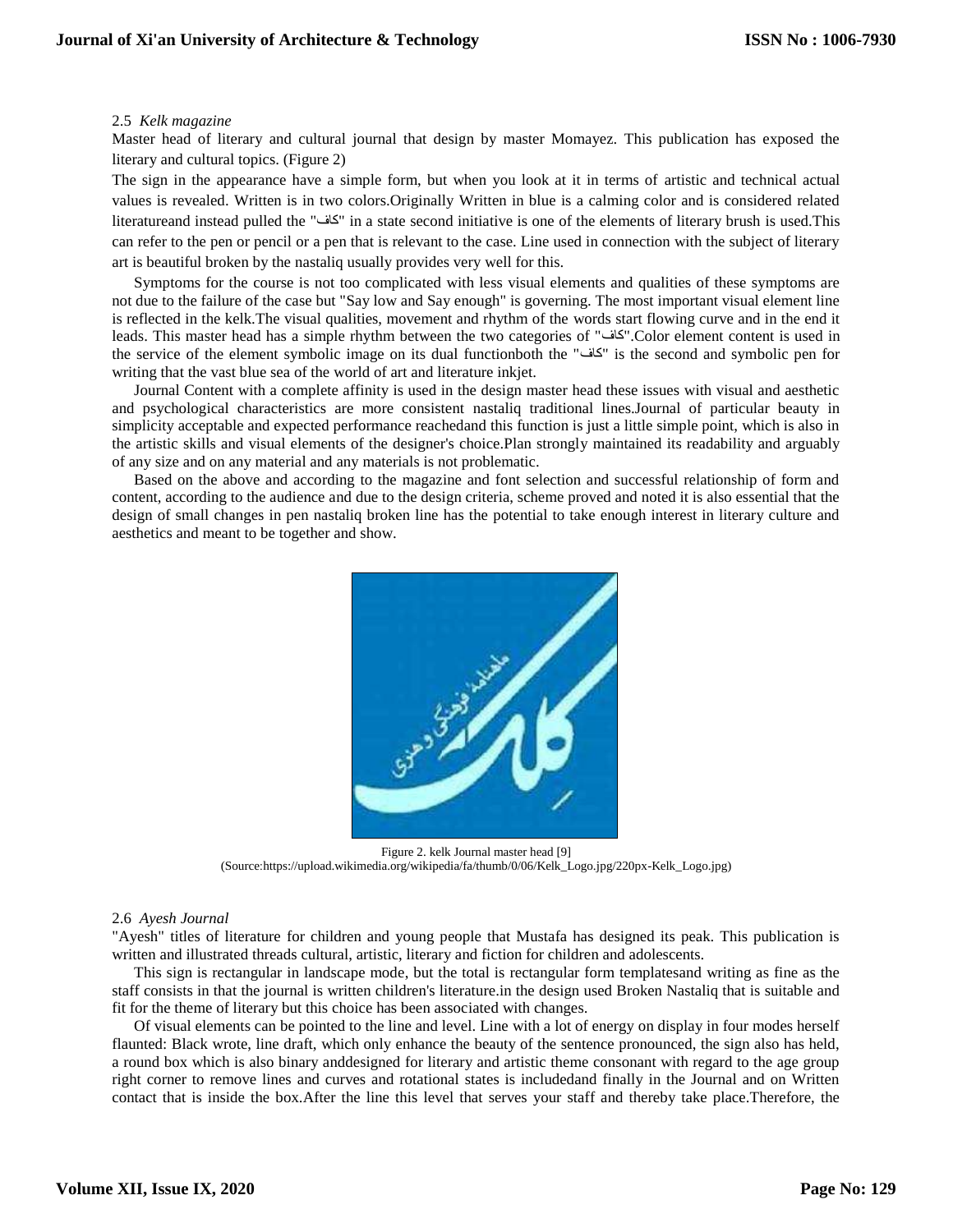design and balance of the elements on both sides has been createdand although the line was traditional but also modern spirit and this shows awareness of visual designer is knowledge.Rhythm and movement in this project to the beauty and intensity of the display move from top of "ي" begins with a dent in the elongated "ش" is blown and a smooth, fast and fluid with milling and energy of children and adolescents. Is consistent continues. Rhythm and repeated on a regular basis in curves, straight lines semicircle and its box and gently induce psychological sense.

Magazine content, cultural, literary artwork and a selection of broken pen nastaliq It seems, however, according to the audience in mind that age group are design changes to the font has created it's beautiful and has the purpose to Stu audience was made up of staff with soft lines and curves and planning by the staff that make it suitable for this age group is triggered.

Mark have the perfect beauty with readability as well, and its dimensions will also be changed if it is not imported prejudiceand can be used on a variety of materials and with a variety of materials.According to the cases that dealt with the matter and given the overall mood of the audience, Boone consistent form and content, and according to design criteria, the project has been successful and that the capabilities of traditional calligraphy and broken nastaliq font in order to form and beauty and has been well used in connection with contentand designers with small changes that through measures such as condense, handling letters and dots and dashes away, as is the potential of this item is used.



Figure 3. Ayesh Journal master head [5]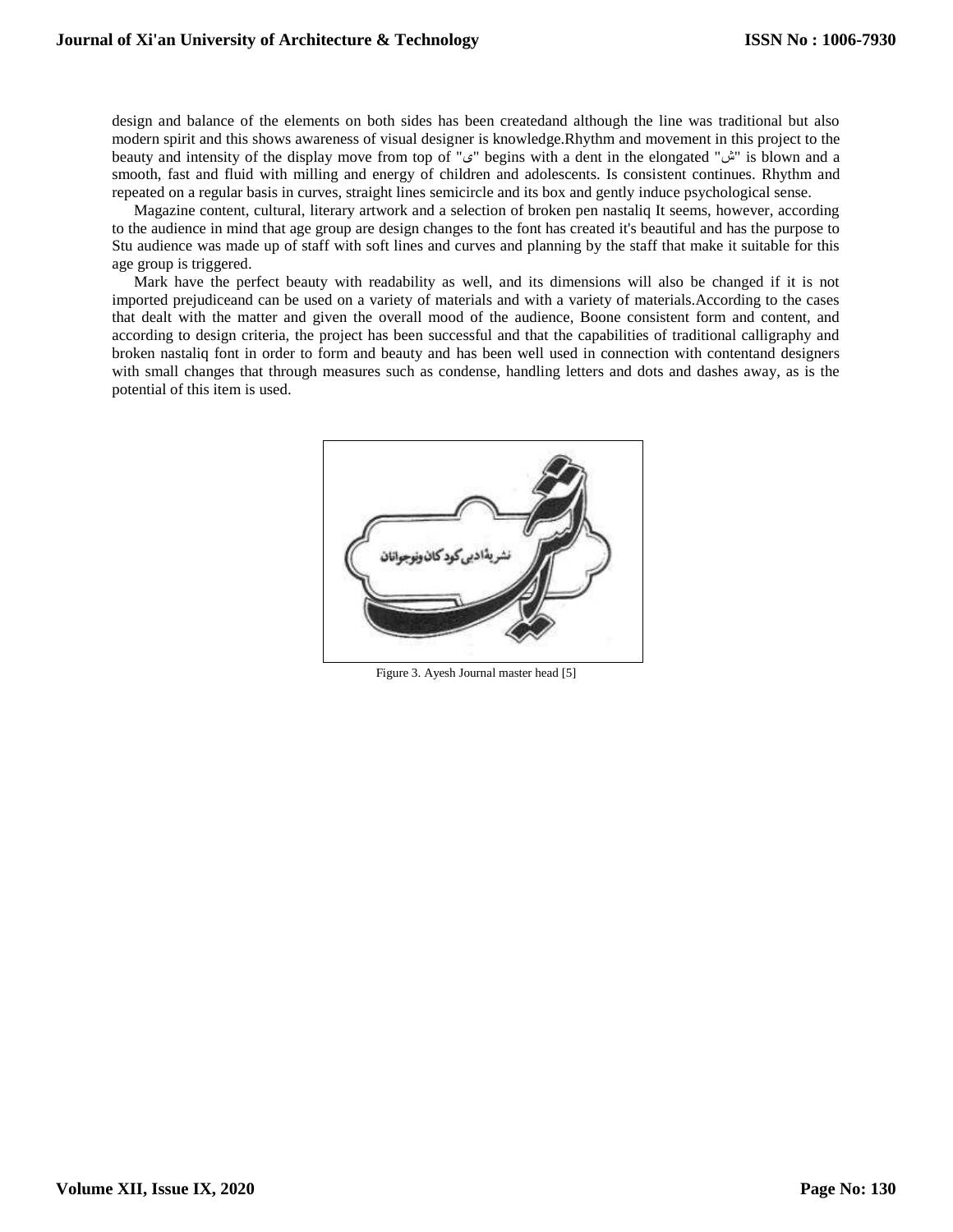## Table 1. Evaluation of capabilities, features and functions broken nastaliq font (Source: authors)

| The applied<br>functionality for<br>graphical<br>symbols |           | Choose an<br>occasion pen at<br>issue | Considering<br>audience and<br>procedures<br>Journal | Compatible<br>fonts based on<br>content                  | environment type |  | Observing the<br>atmosphere and<br>vacuum |                         | Caused a<br>problem when<br>with material<br>resizing |                         | Ability to run<br>Beauty |             | Readability |             | Type the angle<br>and shape of<br>letters | Consistent<br>theme |                  | Adopting<br>innovation |            | Emphasis on<br>content-oriented |                 | Emphasis on<br>radical form | The<br>dominant<br>visual<br>qualities | The<br>dominant Linear<br>visual<br>elements | Root                            | Font type                | Name<br>Title      |                           |        |
|----------------------------------------------------------|-----------|---------------------------------------|------------------------------------------------------|----------------------------------------------------------|------------------|--|-------------------------------------------|-------------------------|-------------------------------------------------------|-------------------------|--------------------------|-------------|-------------|-------------|-------------------------------------------|---------------------|------------------|------------------------|------------|---------------------------------|-----------------|-----------------------------|----------------------------------------|----------------------------------------------|---------------------------------|--------------------------|--------------------|---------------------------|--------|
| W I                                                      | lo averag | averag<br>- 10<br>юE<br>w             | lo averag<br>  lot<br>e<br>W                         | lo<br>average   lot   Fusion   modern   traditional<br>W |                  |  |                                           | -10<br>average lot<br>W |                                                       | -IC<br>average lot<br>W | W                        | average lot | W           | average lot | W                                         | average lot         |                  | average lot            |            | ĸ<br>average lot<br>W           | -lC<br><b>W</b> | average   lot               | W                                      | average lot                                  |                                 |                          |                    | free   Font   Calligraphy |        |
|                                                          |           |                                       |                                                      |                                                          |                  |  |                                           |                         |                                                       |                         |                          |             |             |             | 米                                         |                     | rotary and curve |                        | - de       |                                 |                 | $*$ 1                       |                                        |                                              | Movement                        | Level,<br>line,<br>color | broken<br>nastaliq |                           | Neshan |
|                                                          |           |                                       |                                                      |                                                          |                  |  | - 宋                                       | $\star$                 |                                                       | $\rightarrow$           |                          |             |             |             | 宋                                         |                     | rotary and curve |                        | <b>Ski</b> | $\star$                         |                 | $\ast$ 1                    | $\ast$                                 |                                              | Movement,<br>rhythm.<br>color   | line                     | broken<br>nastaliq |                           | Kelk   |
|                                                          |           |                                       |                                                      | - sie                                                    | 来。               |  |                                           |                         |                                                       |                         |                          |             |             |             |                                           |                     | rotary and curve |                        | ÷          |                                 |                 | $*$ 1                       |                                        |                                              | Movement,<br>rhythm,<br>balance | Level,<br>color          | broken<br>nastaliq |                           | Ayesh  |